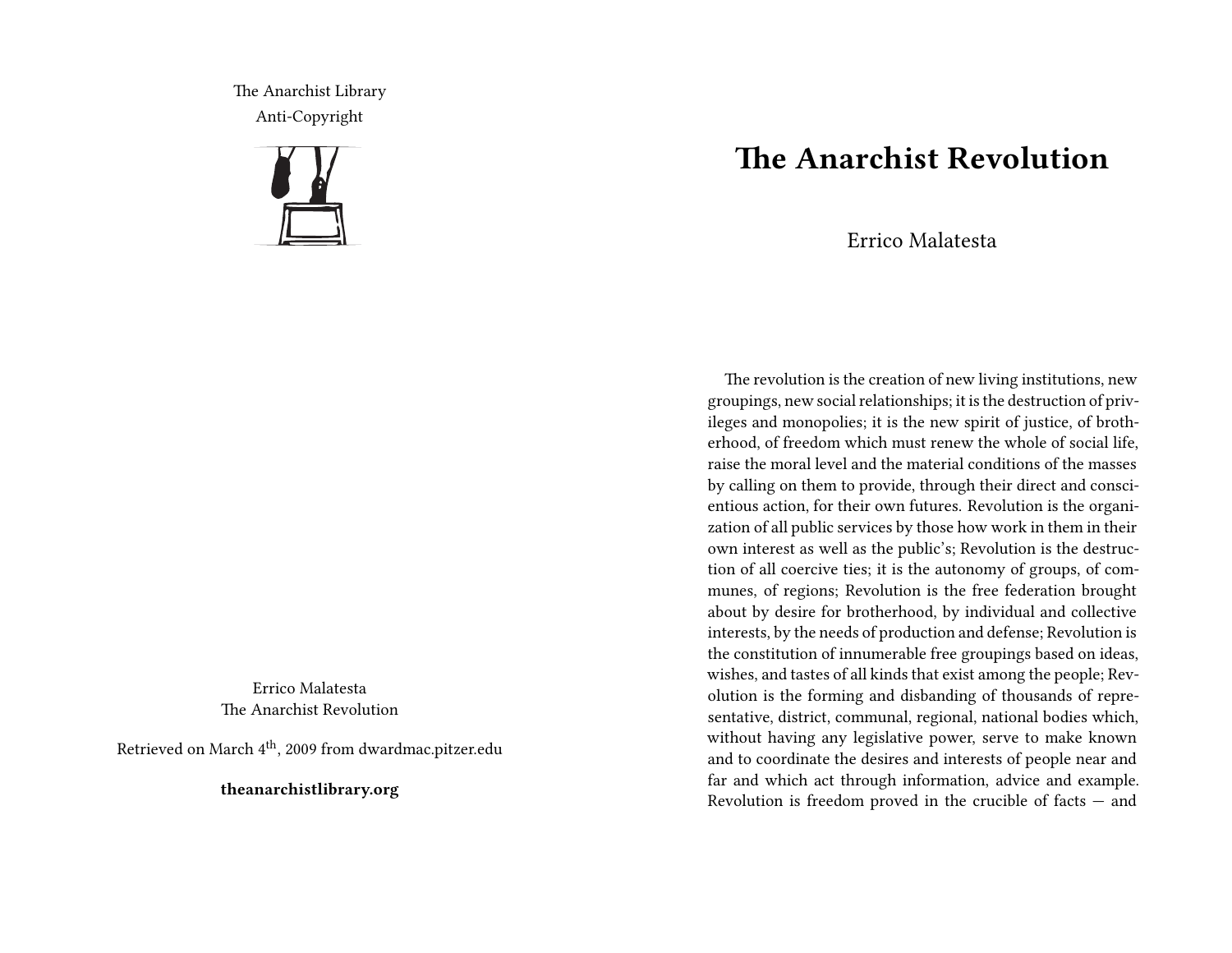lasts so long as freedom lasts, that is until others, taking advantage of the weariness that overtakes the masses, of the inevitable disappointments that follow exaggerated hopes, of the probable errors and human faults, succeed in constituting a power, which supported by an army of conscripts or mercenaries, lays down the law, arrests the movement at the point it has reached, and then begins the reaction.

The great majority of anarchists, if I am not mistaken, hold the view that human perfectibility and anarchy would not be achieved even in a few thousand years, if first one did not create by the revolution, made by a conscious majority, the necessary environment for freedom and well being. For this reason we want to make the revolution as soon as possible, and to do so we need to take advantage of all positive forces and every favorable situation which arises.

The task of the conscious minority is to profit from very situation to change the environment in a way that will make possible the education of the whole people.

And since the environment today, which obliges most people to live in misery, is maintained by violence, we advocate and prepare for violence. That is why we are revolutionaries, and not because we are desperate men thirsting for revenge and filled with hate.

We are revolutionaries because we believe that only the revolution, the violent revolution, can solve the ills we face. We believe further-more that the revolution is an act of will — the will of individuals and of the masses; that it needs for its success certain objective conditions, but that does not happen of necessity, inevitably, through the single action of economic and political forces.

Our task is to be revolutionary not only in the philosophical meaning of the word but also in the popular and insurrectionalist sense; and I can say this to clearly distinguish between my views and those of others who call themselves revolutionaries, but who interpret the world so as not to have to bring in the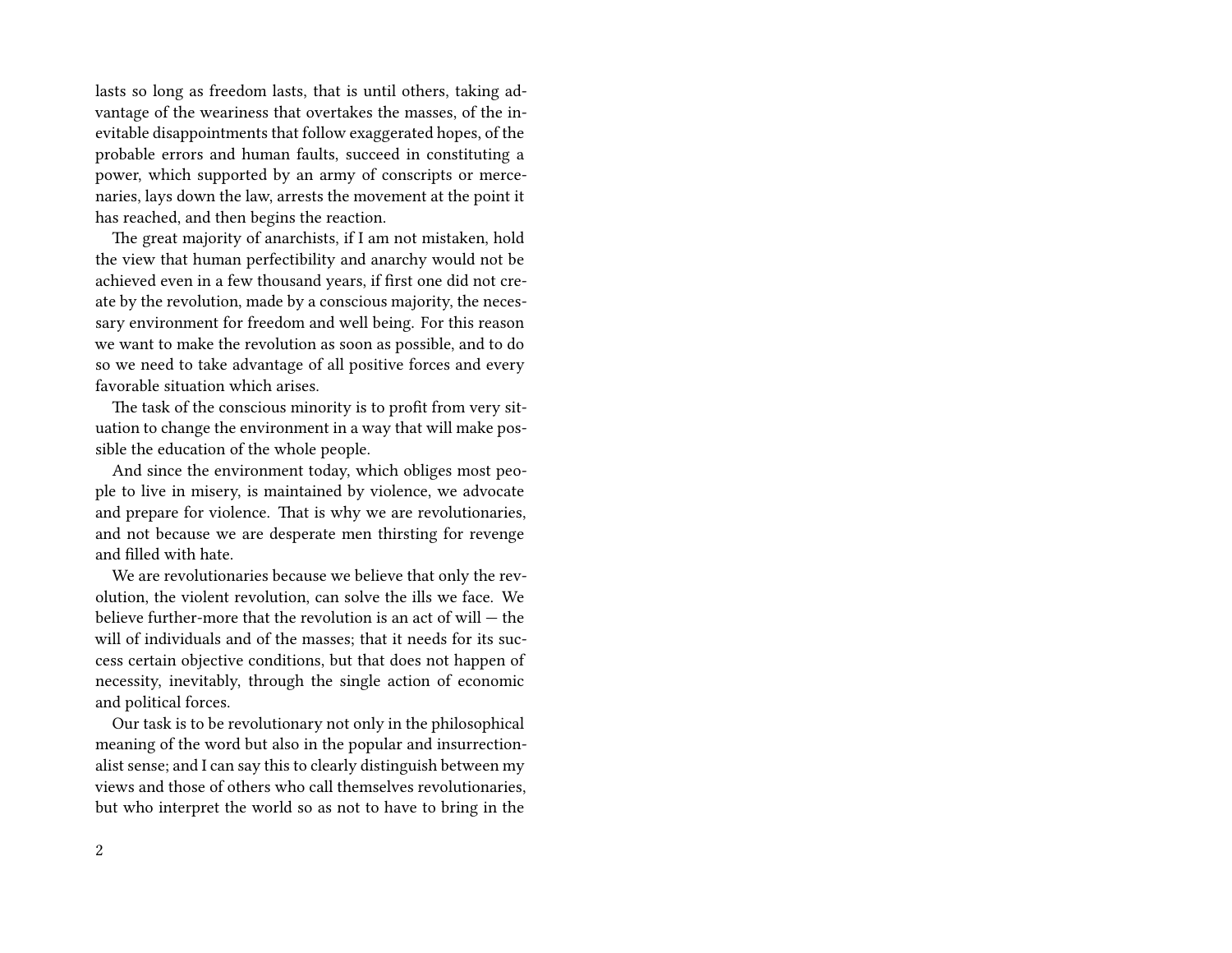bution, remembering that those most suited to organize work are those who now do it. If we are unable to prevent the constitution of a new government, if we are unable to destroy it immediately, we should in either case refuse to support it in any shape or form. We should reject military conscription and refuse to pay taxes. Disobedience on principle, resistance to the bitter end against every imposition by the authorities, and an absolute refusal to accept any position of command.

If we are unable to overthrow capitalism, we shall have to demand for ourselves and for all who want it, the right of free access to the necessary means of production to maintain an independent existence.

Advise when we have suggestions to offer; teach if we know more than others; set the example for a life based on free agreement between men; defend even with force if necessary and possible, our autonomy against any government provocation… but command, govern or rule — *never!*

In this way we shall not achieve anarchy, which cannot be imposed against the will of the people, but at least we shall be preparing the way for it. We do not have to wait indefinitely for the state to wither away or for our rulers to become part of the people and to give up their power over us if we can talk them out of their position.

face of violence, the insurrection which must open the way to revolutionary achievements.

Anarchy cannot be achieved until after the revolution which will sweep away the first material obstacles. It is clear then that our efforts must in the first instance be directed to making the revolution and in such a way that it is in the direction of anarchy. We have to provoke the revolution with all the means at our disposal and act in it as anarchists, by opposing the constitution of any authoritarian regime and putting into operation as much as we can of our program. Anarchists will have to take advantage of the increased freedom that we would have won. We will have to be morally and technically prepared to realize within the limits of our numbers, those forms of social life and cooperation which they consider best and most suitable for paving the way for the future.

We do not want to wait for the masses to become anarchist before making the revolution, since we are convinced that they will never become anarchist if the institutions which keep them enslaved are not first destroyed. And since we need the support of the masses to build up a force of sufficient strength and to achieve our specific task of radical change of society by the direct action of the masses, we must get closer to them, accept them as they are, and from within their ranks seek to push them forward as much as possible. That is of course, if we really intend to work for the practical achievement of our ideals, and are not content with preaching in the desert for the simple satisfaction of our intellectual pride.

We don't take revolution as synonymous with progress, with an historic view of life. I that sense all kinds of people are revolutionary. When one introduced the centuries into the argument, everyone will agree with everything he says. But when we speak of revolution, when the masses speak of revolution, as when one refers to it in history, one simply means the insurrection triumphant. Insurrections will be necessary as long as there are power groups which use their material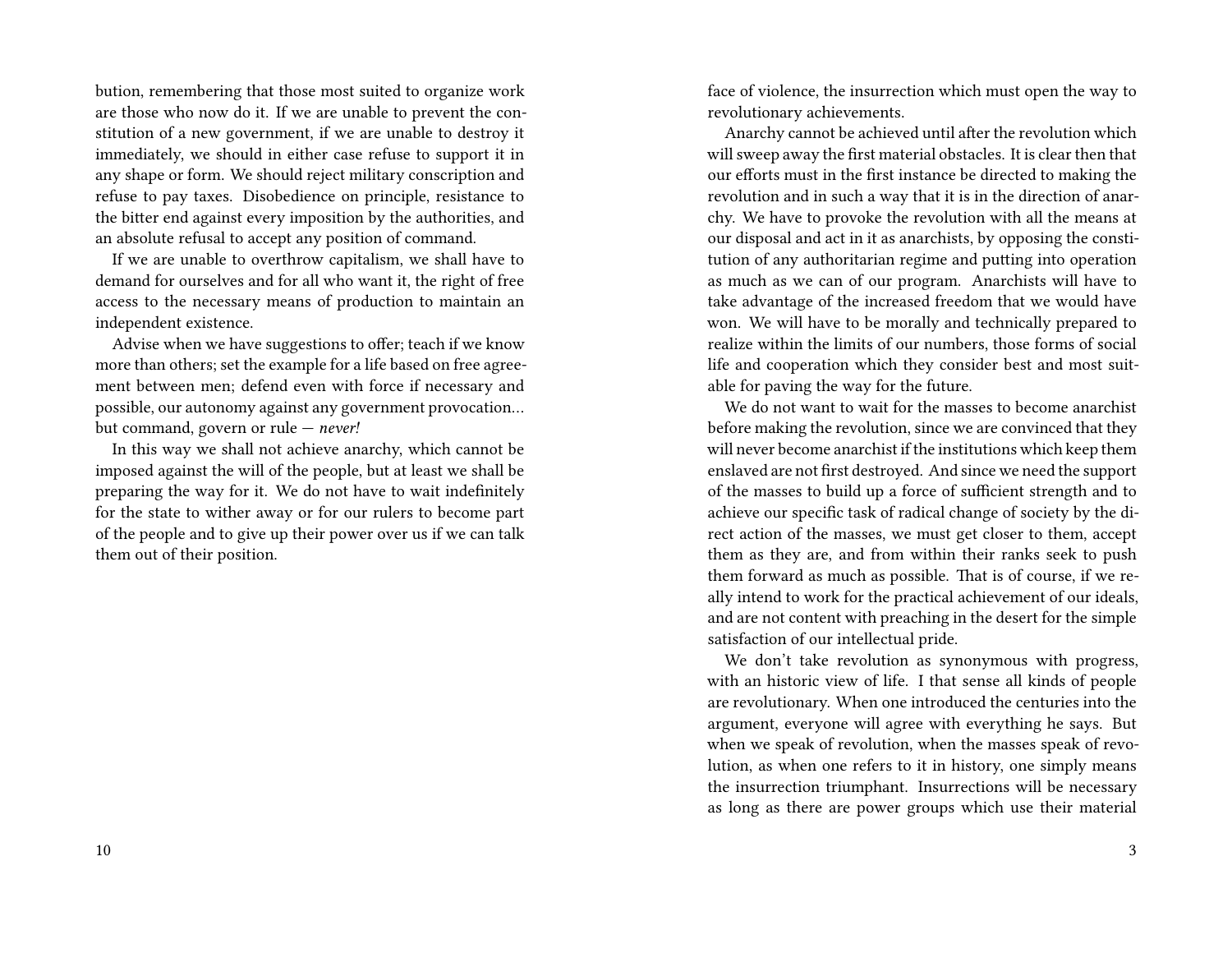force to exact obedience from the masses. And it is only too clear that there will be many more insurrections before the people win that minimum of indispensable conditions for free and peaceful development, when humanity will be able to advance towards its noblest objectives without cruel struggles and useless suffering.

By revolution we do not mean just the insurrection, but we must avoid replacing one state of coercion by another. We must clearly distinguish between the revolutionary act which destroys as much as it can of the old regime and puts in its place new institutions, and government which comes afterwards to halt the revolution and suppress as many of the revolutionary conquests as it can.

History teaches us that all advances that are the result of revolutions were secured in the period of popular enthusiasm, when either a recognized government did not exist or was too weak to make a stand against the revolution. But once the government was formed, so reaction started which served the interest of the old and the new privileged classes and took back from the people all that it could.

Our task then is to make, and to help others make, the revolution by taking advantage of every opportunity and all available forces: advancing the revolution as much as possible in its constructive as well as destructive role, and always remaining opposed to the formation of any government, either ignoring it or combating it to the limits of our capacities.

We will no more recognize as republican constitution than we would a parliamentary monarchy. We cannot stop it if the people want it; we might even occasionally be with them in fighting attempts to bring about a restoration of a monarchy; but we will want and will demand complete freedom for those who think as we do and who wish to live outside the tutelage and oppression of the government; to propagate their ideas by word and deed. Revolutionaries yes, but above all anarchists.

popular will subject people to its domination. The fact is that one cannot educate the people if they are not in a position, or obliged by necessity, to act for themselves, and that the revolutionary organization the people, useful and necessary as it is, cannot be stretched indefinitely: at a certain point if it does not erupt in revolutionary action, either the government strangles it or the organization itself degenerates and breaks  $up$  – and one has to start all over again from the beginning.

I would be unable to accept the view that all past revolutions though they were not anarchist revolutions were useless, nor that future ones which will still not be anarchist revolutions will be useless. I believe that the complete triumph of anarchy will come by evolution, gradually, rather than by violent revolution: when an earlier or several earlier revolutions will have destroyed the major military and economic obstacles which are opposed to the spiritual and material development of the people, and which are opposed to increasing production to the level of needs and desires.

In any case, if we take into account our sparse numbers and the prevalent attitude among most people, and if we do not wish to confuse our wishes with reality, we must expect that the next revolution will not be anarchist one, and therefore what is more pressing, is to think of what we can and must do in a revolution in which we will be a relatively small and badly armed minority. But we must beware of ourselves becoming less anarchist merely because he people are not ready for anarchy. If they want a government, it is unlikely that we will be able to prevent a new government being formed, but this is no reason for our not trying to persuade the people that government is useless and harmful or of preventing the government from also imposing on us and others like us who don't want it. We will have to exert ourselves to ensure that social life and especially economic standards improve without the intervention of government, and thus we must be as ready as possible to deal with the practical problems of production and distri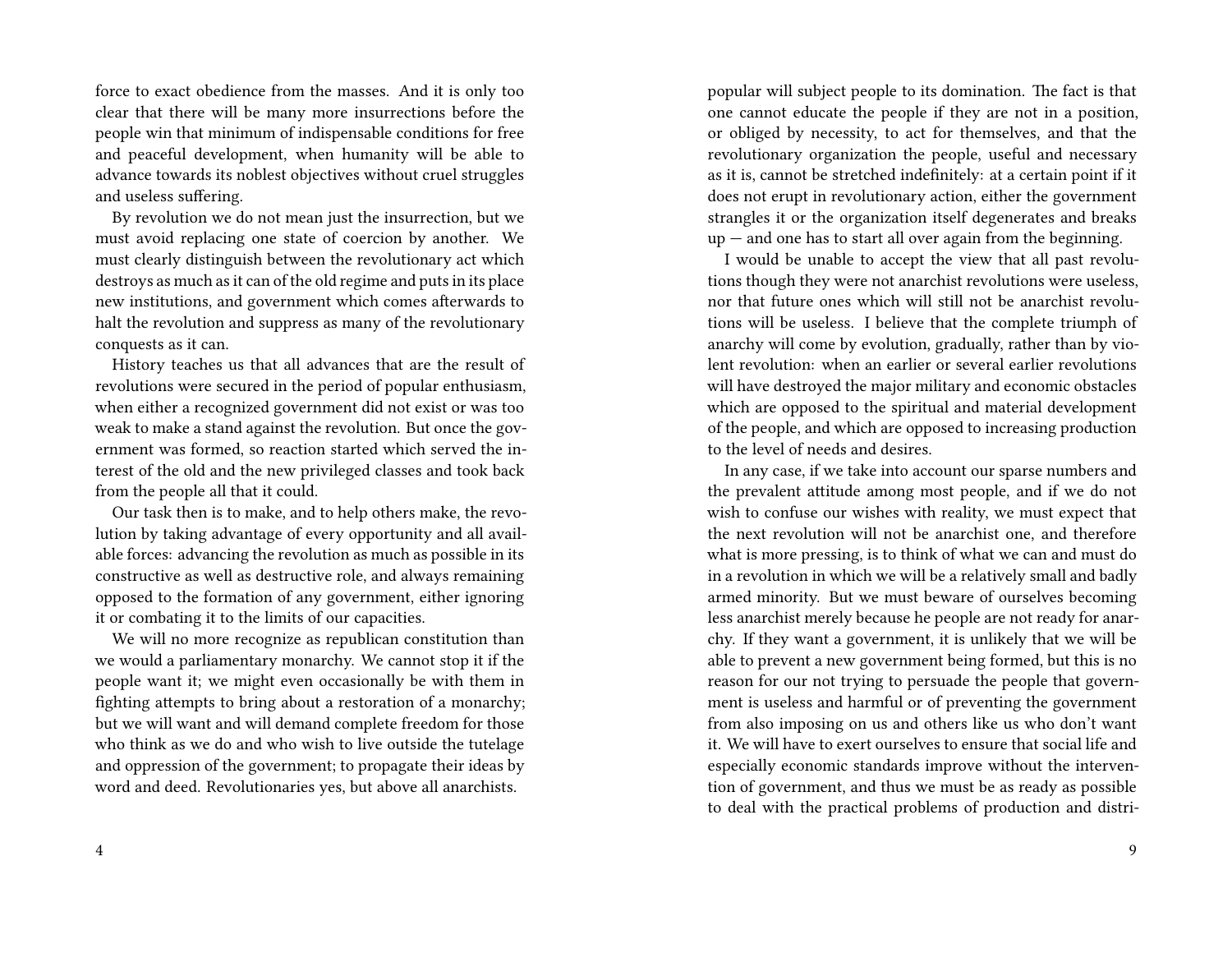We should remain in a state of open rebellion if possible, and prepare the way to convert present defeat into a future success.

I do no think that what matters is the triumph of our plans, our projects and our utopias, which in any case will need the confirmation of practice and experiment, and may as a result have to be modified, developed or adapted to the true moral and material conditions of time and place. What matters most of all is that the people, all people, should lose their sheep like instincts and habits with which their minds have been inculcated by an age-long slavery, and that they should learn to think and act freely. It is to this task of liberation that anarchists must devote their attention.

Once the government has been overthrown, or at least neutralized, it will be the task of the people, and especially of those among them who have initiative and organizing ability, to provide for the satisfaction of immediate needs and to prepare for the future by destroying privileges and harmful institutions and in the meantime seeing to it that those useful institutions which today serve the ruling class either exclusively or primarily, shall operate in favor of all equally.

Anarchists have the job of being the militant custodians of liberty against all aspirants to power and against the possible tyranny of the majority.

We are agreed in thinking that apart from the problem of assuring victory against the material forces of he adversary there is also the problem of giving life to the revolution after victory.

We are in agreement that a revolution which were to result in chaos would not be a vital revolution.

But one must not exaggerate, it should not be thought that we must, and can find a perfect solution for every possible problem. One should not want to foresee and determine too much, because instead of preparing for anarchy we might find ourselves indulging in unattainable dreams or ever becoming authoritarians, and consciously or otherwise, proposing to act like a government which in the name of freedom and the

- 1. Destruction of all concentrations of political power is the first duty of oppressed people.
- 2. Any organization of an allegedly provisional revolutionary political power to achieve this destruction cannot be other than one trick more, and would be as dangerous to the people as are all present governments.
- 3. In refusing every compromise for the achievement of the revolution, workers of the world must establish solidarity in revolutionary action outside the framework of bourgeois politicians.

These anarchist principles which were formulated under the inspiration of Bakunin at the Congress of St. Imier, 1872, continue to point a good direction for us today. Those who have tried to act in contradiction to them have disappeared, because however defined, government, dictatorship and parliament can only lead the people back to slavery. All experience so far bears this out. Needless to say, for the delegates of St. Imier as for us and all anarchists, the abolition of political power is not possible without the simultaneous destruction of economic privilege.

There is a need for a revolution to eliminate the material forces which exist to defend privilege and to prevent every real social progress. This conviction has led many to believe that the only important thing is the insurrection, and to overlook what has to be done to prevent an insurrection from remaining a sterile act of violence against which an act of reactionary violence would be the eventual reply. For those who believe this, all fo the practical questions of organization, of how to make provisions for the distribution of food, are idle questions: for them these are matters which will solve themselves, or will be solved by those who come after us. Yet the conclusion we come to is this: Social reorganization is something we must all think about right now, and as the old is destroyed we shall have a